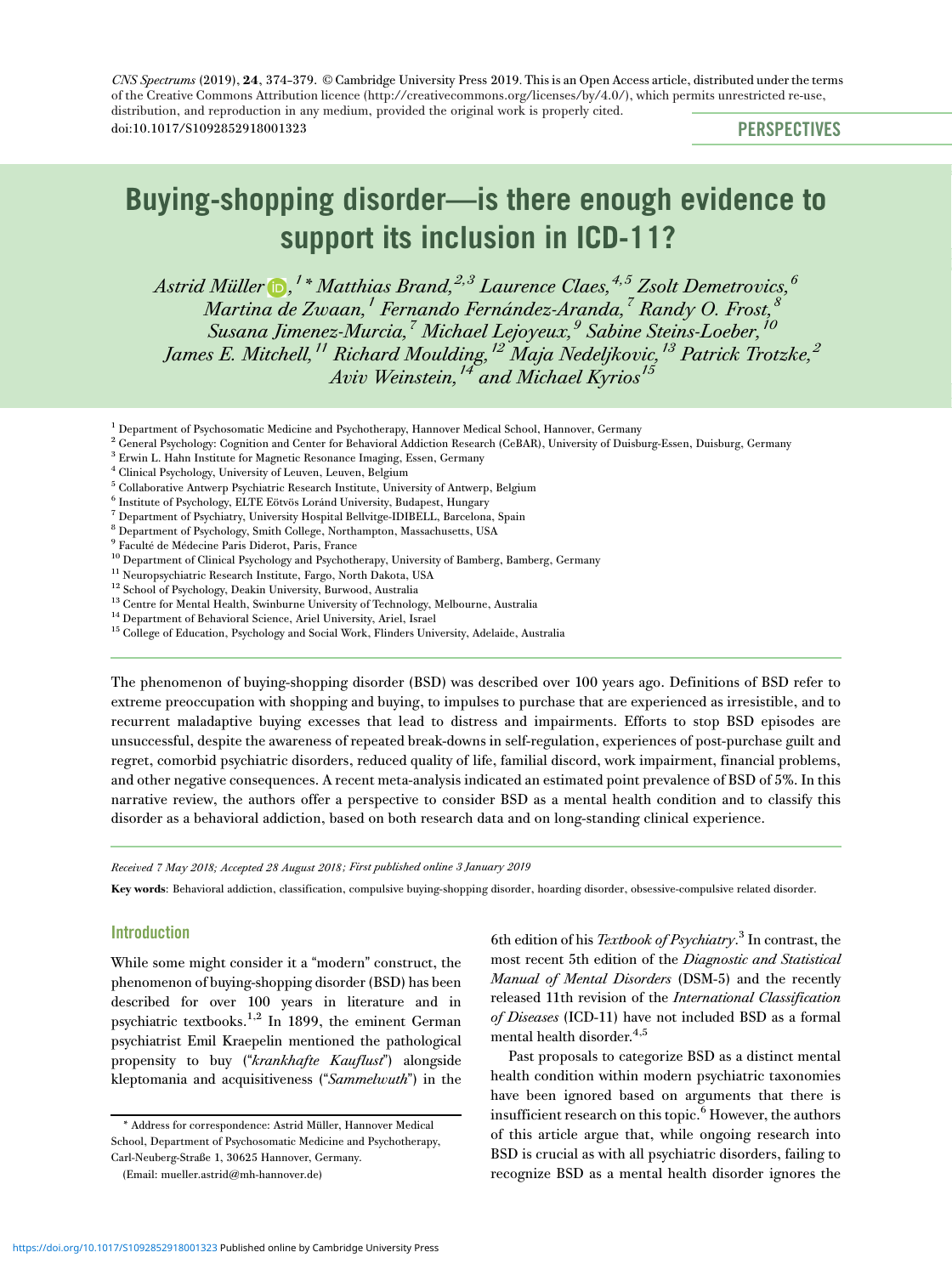now well-documented burden of suffering, the associated impairment, and reduced quality of life of patients with BSD, as well as the accelerating prevalence of BSD and its impact on public health within different cultural settings. In the following, we offer a perspective to consider BSD as a mental health condition and to classify this disorder as a behavioral addiction, based on both research data and on long-standing clinical experience.

# Phenomenology

According to the early descriptions by Kraepelin, BSD is characterized by an inability to control one's excessive buying behavior, a continuous delay in paying an accumulation of debts, and the absolute incapability of the individual to think differently, including to perceive the negative consequences of spending in excess.<sup>2</sup> Likewise, more recent definitions characterize BSD by the excessive preoccupations with buying/shopping, poorly controlled impulses to purchase that are experienced as irresistible, and recurrent maladaptive buying/ shopping excesses that lead to marked distress and impairments.<sup>7</sup> Patients with BSD report that they buy consumer goods that are not needed or that are beyond their budget, or they purchase items in unnecessary quantities, and regularly spend much more time than they intended buying and shopping. It appears that the act of buying/shopping itself, which is mainly driven by an intense, compelling, but temporary, desire to instantly own a specific product, is the main issue in BSD. Most possessions purchased are rarely or never used, but instead they are hidden, stored, given away as gifts, forgotten, or discarded.<sup>8</sup> In the early stages of the disorder process, individuals with BSD experience pleasure and other positive feelings while shopping and buying.<sup>9,10</sup> This pattern appears to change over time, with buying episodes being used more and more to get relief from negative mood states, to the point where they become the primary response to negative events and feelings.11,12 Efforts to stop BSD episodes are unsuccessful, despite the awareness of repeated failures in selfregulation, experiences of post-purchase guilt and regret, and longer-term adverse consequences. The latter include the increase or de novo development of comorbid psychiatric disorders, increased familial discord, work impairment, financial problems (including bankruptcy), criminal proceedings due to spending-related deception and embezzlement, and decreased quality of life.<sup>7,9,13</sup> Diagnostically, the specification of substantial impairments is important in order to differentiate BSD from occasional impulsive overbuying that is solely driven by materialistic goals focused on wealth, possessions, and status as per the way that social anxiety disorder is differentiated from normal anxiety or shyness, for example.<sup>14</sup>

In individuals with BSD, "retail therapy" is the primary or only way of coping with stress, discomfort, and negative feelings. Most patients describe the course of BSD as chronic and episodic, with a typical age of onset in the late adolescence or early adulthood.15

# Epidemiology

Population-based studies provide evidence that BSD is a cross-national problem with high prevalence rates within different cultural settings, including the United States, Europe, China, India, and Brazil.<sup>16–26</sup> Exemplary prevalence estimates for BSD are listed in Table 1. A recent metaanalysis indicated an estimated point prevalence of BSD of 5%, which is similar to the levels of other high-prevalence mental health disorders that receive considerable attention and are acknowledged as distinct conditions.<sup>20</sup> Furthermore, the prevalence of BSD seems to increase in developing consumer societies.<sup>17,19</sup>

The majority of population-based surveys have found that there are higher prevalence rates among women. $20$ Treatment-seeking samples with BSD consistently comprise more female than male patients.7,27–<sup>29</sup> Studies investigating gender differences in the prevalence of BSD in adolescents and young adults have had mixed results, with some studies reporting a higher propensity toward BSD in female participants<sup>17,20,23</sup> and others not finding a gender bias. $^{18,22,24}$  While there is evidence for a higher prevalence of BSD in younger adults, pointing to the need of introducing and implementing prevention programs for BSD at an early age, $17$  less pronounced gender differences in younger samples may reflect less traditional gender role identities and a stronger emphasis on buying and shopping among youth. $30$  Most studies have failed to find significant differences between individuals with BSD and those without BSD with respect to other sociodemographic variables such as marital status, education, job situation, or income.<sup>19,23,28</sup>

| TABLE 1. Prevalence estimates of buying-shopping disorder |                      |      |                    |
|-----------------------------------------------------------|----------------------|------|--------------------|
| Country                                                   | Sample               | Ν    | Prevalence (%)     |
| United States <sup>16</sup>                               | General population   | 2513 | 5.8                |
| Germanv <sup>17</sup>                                     | General population   | 1017 | 6.5 (East Germany) |
|                                                           |                      |      | 8.1 (West Germany) |
| Germany <sup>18</sup>                                     | General population   | 2350 | 6.9                |
| Denmark <sup>19</sup>                                     | General population   | 964  | 5.1                |
| Hungary <sup>20</sup>                                     | General population   | 2710 | 1.8                |
| Spain (Galicia) <sup>23</sup>                             | General population   | 2159 | 7.1                |
| India $^{25}$                                             | General population   | 2755 | 4.0                |
| Brazil <sup>26</sup>                                      | General population   | 359  | 10.3               |
| Estonia <sup>21</sup>                                     | Convenience sample   | 310  | 8                  |
| Italy <sup>22</sup>                                       | High school students | 2853 | 11.3               |
| China <sup>24</sup>                                       | University students  | 601  | 6.0                |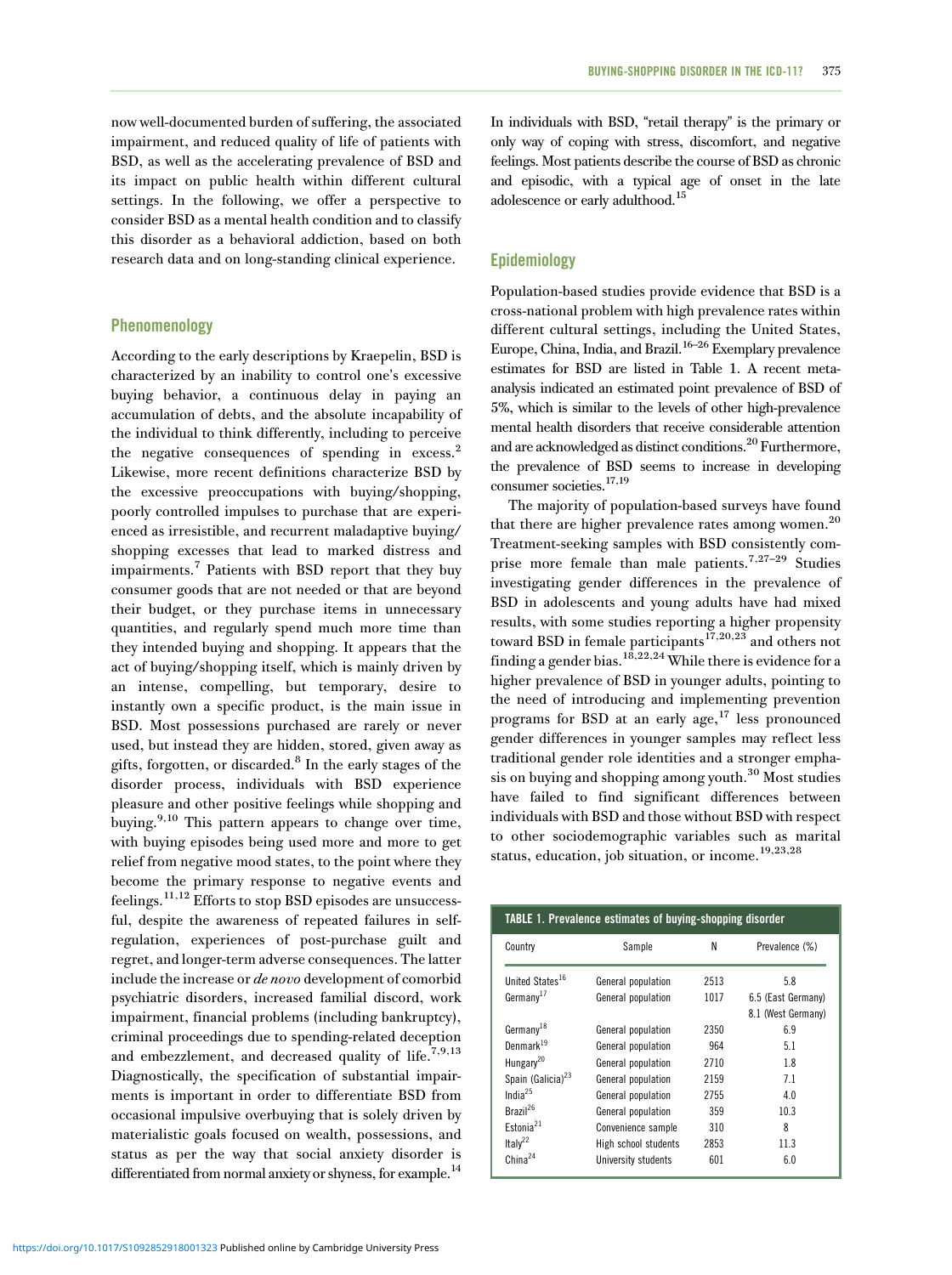#### **Comorbidity**

Buying disorder rarely occurs as a problem in isolation. Comorbidity rates are high, with depressive disorder, social anxiety disorder, hoarding disorder, bulimia nervosa or binge eating disorder, gambling disorder, and substance use disorders being the most common comorbid conditions.27,31–<sup>34</sup>

The most prevalent personality disorders in individuals with BSD are avoidant (15–37%), obsessive-compulsive  $(22-27\%)$ , and borderline personality disorder  $(15-20\%)$ .<sup>35</sup> Although research on temporal order, symptom covariations, and family transmission of possible shared neurobiological or genetic risk factors for BSD and comorbid disorders is limited, there are indicators for increased familial incidence, especially with respect to other mental disorders. An earlier controlled study showed that firstdegree relatives of patients with BSD were more likely than comparison relatives to suffer from more psychiatric disorders, particularly depression and substance use disorder.36 Another study investigated the relationship between gambling disorder and several DSM-IV impulse control spectrum disorders (ie, intermittent explosive disorder, kleptomania, pyromania, trichotillomania, compulsive sexual behavior, Internet addiction, and BSD).<sup>31</sup> BSD was by far the most frequent condition in individuals with pathological gambling and in their first-degree relatives.<sup>31</sup> This finding suggests that there may be an underlying common etiological pathway between BSD and gambling disorder.

## Classification of BSD

As noted previously, BSD was not included as a separate disorder in  $DSM-5.<sup>4</sup>$  However, the high comorbidity between BSD and hoarding disorder and the fact that there is a subsection of those with hoarding disorder who do not engage in BSD but acquire through other means, including free items and inheritances, or even just a slow but insidious acquisition of items,  $33,34$  have been acknowledged by the DSM in introducing the hoarding disorder specifier "With excessive acquisition." <sup>4</sup> Elsewhere in the DSM-5, excessive spending is listed as an example of the impulsive behaviors of borderline personality disorder.<sup>4</sup> More generally, over the last 3 decades, several nosological categorizations for BSD have been suggested, with BSD considered either as a subtype of obsessive-compulsive–related disorders, an impulse control disorder, or a behavioral addiction.<sup>37</sup>

#### BSD as an obsessive-compulsive–related disorder

There are some commonalities between BSD and obsessivecompulsive disorders (OCDs), which explains why BSD had been considered as a potential obsessive-compulsive–related disorder in the 1990s.<sup>34</sup> For instance, preoccupations with buying and shopping are central to BSD. Past studies found a high comorbidity between OCDs and BSD.<sup>38</sup> Furthermore, selective serotonin reuptake inhibitors (SSRIs, ie, fluvoxamine, citalopram, escitalopram), which are approved for the treatment of OCDs, have shown promise in open label trials, case studies, and open-label lead-in studies for BSD.<sup>39</sup> However, controlled studies with fluvoxamine failed to confirm the optimism of earlier open-label trials.<sup>39</sup> Only one controlled trial of citalopram has shown benefit during double-blind discontinuation phases, but it failed to show efficacy with the more active compound escitalopram.<sup>39</sup>

In further contrast to OCD but akin to hoarding disorder, BSD is typically not associated with unwanted (intrusive) thoughts about spending, but is characterized by egosyntonic attitudes, in this instance toward identity-seeking and materialism.30,40,41 Patients describe their shopping and buying habits as being chaotic and unplanned rather than being ritualized.<sup>10</sup> Buying and shopping are used to relieve tension as BSD progresses, but not at the onset of the disease, which is different from OCD. Noteworthy, more recent studies investigating clinical variables related to the BSD phenotype compared to OCDs or other behavioral addictions revealed close similarities between BSD and gambling disorder, but considerably less similarity between BSD and OCDs.<sup>27,34</sup> While treatments for BSD are emerging, their overall efficacy is not yet as robust as those for OCDs, nor are there standard approaches or clinical guidelines for treatment. Cognitive-behavioral treatments have been found to be effective, although larger scale quality studies need to be conducted.<sup>29,42</sup>

The previously reported high comorbidity of BSD with OCDs is probably accounted for by the inclusion before DSM-5 of hoarding as a dimension of OCD.<sup>43</sup> The fact that excessive acquisition (according to the currently released ICD-11 version: "repetitive urges or behaviours related to amassing or buying items" 5 ) is one of the core characteristics of hoarding could serve as an argument to understand BSD as being simply a symptom of hoarding disorder.<sup>44</sup> However, at least in treatment-seeking samples, only about half of patients with BSD suffer from hoarding, whereas the remaining patients have no difficulty discarding possessions and do not accumulate the items purchased, clearly differentiating BSD from hoarding disorder, which is centrally characterized by the psychological difficulty in discarding, resulting in clutter.<sup>33,45</sup> It is important to note that patients with BSD and hoarding symptoms are less likely to respond to BSD treatment than those without hoarding.<sup>29</sup> In our opinion, hoarding should be considered as a specifier for BSD, especiallyin light of a subtyping treatment approach that might be helpful in the treatment of patients with BSD.

#### BSD as an impulse control disorder or a behavioral addiction

The classification of BSD as an impulse control disorder (ICD) has been favored over the past 20 years by many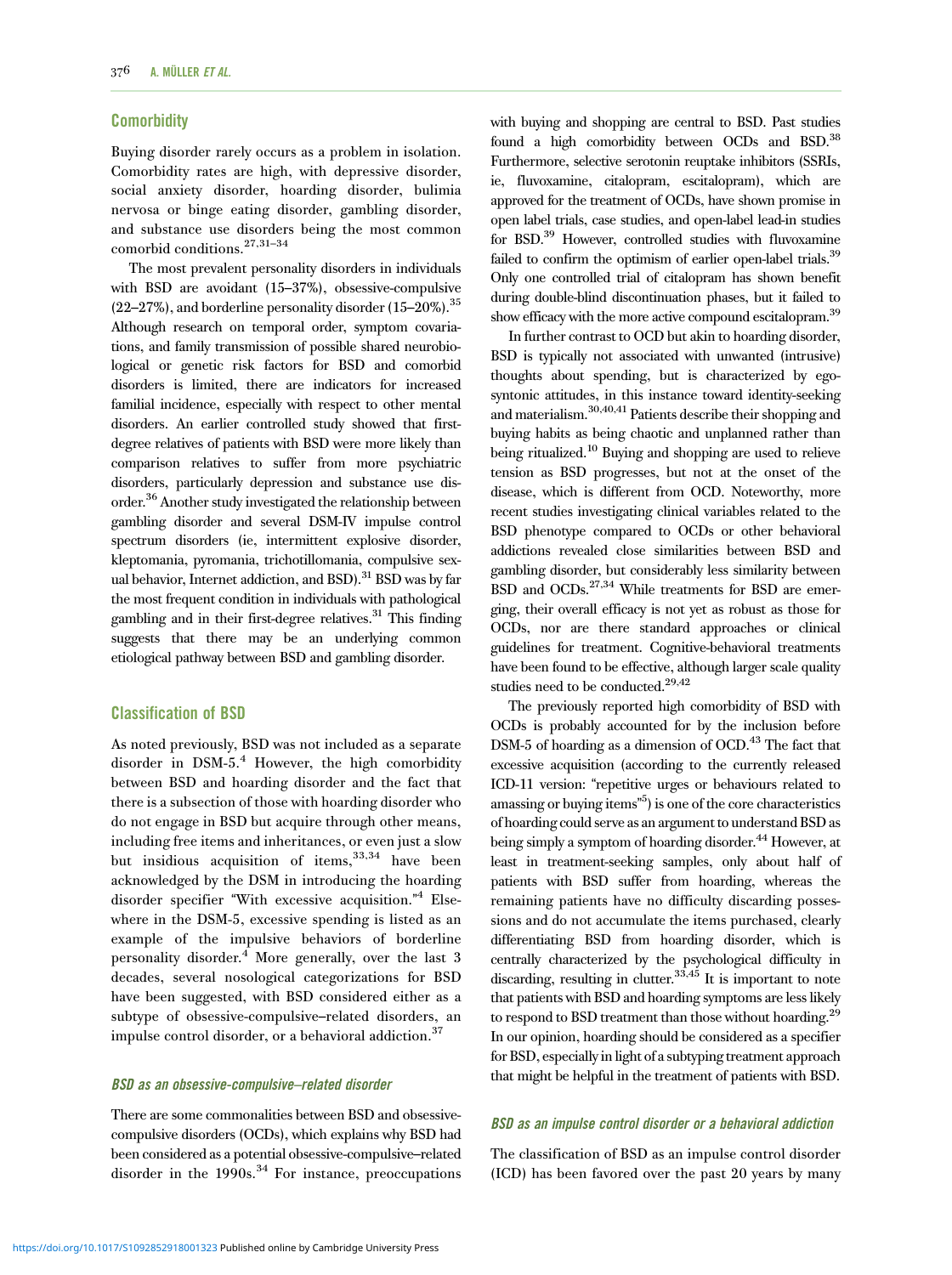researchers. According to the ICD-11 working group on obsessive-compulsive and related disorders, ICDs "… should be defined by the repeated failure to resist an impulse, drive, or urge to perform an act that is rewarding to the person (at least in the short-term), despite longer term harm either to the individual or others." <sup>46</sup> The clinical picture seen in patients with BSD meets these criteria. It is often characterized by increasing tension prior to a BSD episode, which is relieved while shopping or spending. Furthermore, BSD is associated with high impulsivity, with failures in impulse control, and in many cases with the violation of the rights of others.<sup>9,47</sup> In the proposed ICD-11 coding tool, BSD (according to the ICD-11 coding tool: "compulsive buying-shopping disorder") is now mentioned as an example for the residual category "Other specified impulse control disorders" (category 6C7Y).<sup>5</sup>

Recent considerations have moved away from the conceptualization of BSD as an ICD due to intriguing research findings indicating shared key characteristics of BSD with substance-use disorders and gambling disorder, suggesting that BSD might be viewed most appropriately as a behavioral addiction.<sup>27,48–50</sup> Factors that appear to link BSD and substance-use disorders/ gambling disorder are maladaptive decision-making processes, increased salience of disorder-specific stimuli, cue-induced craving, and reward seeking.<sup>51–56</sup> Models referring to the sensitization of reward-related neural structures and the accompanying cognitive interferences, which are well known as being related to substance use disorders and gambling disorder, can also be applied to BSD.<sup>57,58</sup> In the beginning, when buying/ shopping is a pleasant experience, different cues become related to the positive reinforcing features of buying/ shopping ("liking"), resulting in incentive salience. Sensitization of incentive salience is associated with strong craving reactions ("wanting") and the maintenance of buying/shopping, even in the face of several negative consequences.51 In accordance with recent models of addiction, a transition from initial positive reinforcement motivations (impulsivity) to later negative reinforcement (compulsivity) can be observed. Impulsivity occurs during the early stages of BSD when the person acts on powerful urges to experience the pleasure of recreational buying/ shopping. As BSD progresses, buying/shopping becomes habitual (compulsive) and is used to relief from negative mood states.12,59

# Hypotheses on the Brain Processes Involved in BSD

There is a considerable lack of human studies that investigate the extent to which neural circuits are involved in BSD. Of interest is a brain imaging study that was conducted in patients with BSD compared to

healthy control participants.<sup>60</sup> Similar to several findings related to substance use disorders/gambling disorder,  $61$ the functional magnetic resonance imaging (fMRI) study indicated an activation of the ventral striatum (nucleus accumbens) during the anticipation phase of reward processing (i.e., the presentation of purchasable products).<sup>60</sup> In addition, lower activity of the insula was found during presentation of product and price, indicating lower price sensitivity in patients with BSD compared to controls.<sup>60</sup>

With regard to clinical research, it has been suggested that the use of opioid receptor antagonists may be efficacious in BSD, as these have shown positive effects in the treatment of alcohol use disorder, opioid use disorder, kleptomania, and gambling disorder, following the assumption that dopaminergic reward pathways are also involved in BSD.<sup>39</sup> Two case studies reported improvement of BSD symptoms due to naltrexone administration, but systematic studies are lacking.<sup>39</sup>

In analogy to disorders due to substance use or addictive behaviors, it has been argued that the imbalance of interacting neural circuits is likely to contribute to BSD.<sup>8</sup> Referring to the dual-process models framework, addictive behaviors may occur because the impulsive neural system (subcortical brain regions involved in reward: ventral striatum, amygdala, orbitofrontal cortex) is not down-regulated by the reflective neural system (prefrontal cortex, hippocampus) or overrides the reflective system due to neuroadaptations in response to repeated drug exposure.<sup>62</sup> Applying the dual-process model of addiction to BSD, it can be assumed that the interplay of personal and situational factors contributes to a predominantly impulsive processing mode, which is associated with diminished reflective processing.<sup>51</sup> Similarly, the brain disease model of addiction<sup>63</sup> could be applied to BSD.

Future research could profit from the integration of consumer neuroscience findings, including neuroeconomics research that focuses on neural correlates of economic decision-making.<sup>64</sup> However, it is important to consider the ecological relevance of these paradigms to BSD. Although it is mandatory to understand brain processes involved in the disorder, BSD should be examined in its genetic, psychological, social, cultural, and environmental contexts.

# Implications of the National Institutes of Health Research Domain Criteria (RDoC) Framework for BSD Research

Considering the complexity of BSD, the dimensional RDoC approach<sup>65</sup> could be useful for addressing the neurobiological, physiological, genetic, and behavioral underpinnings of BSD. Recently, the RDoC units of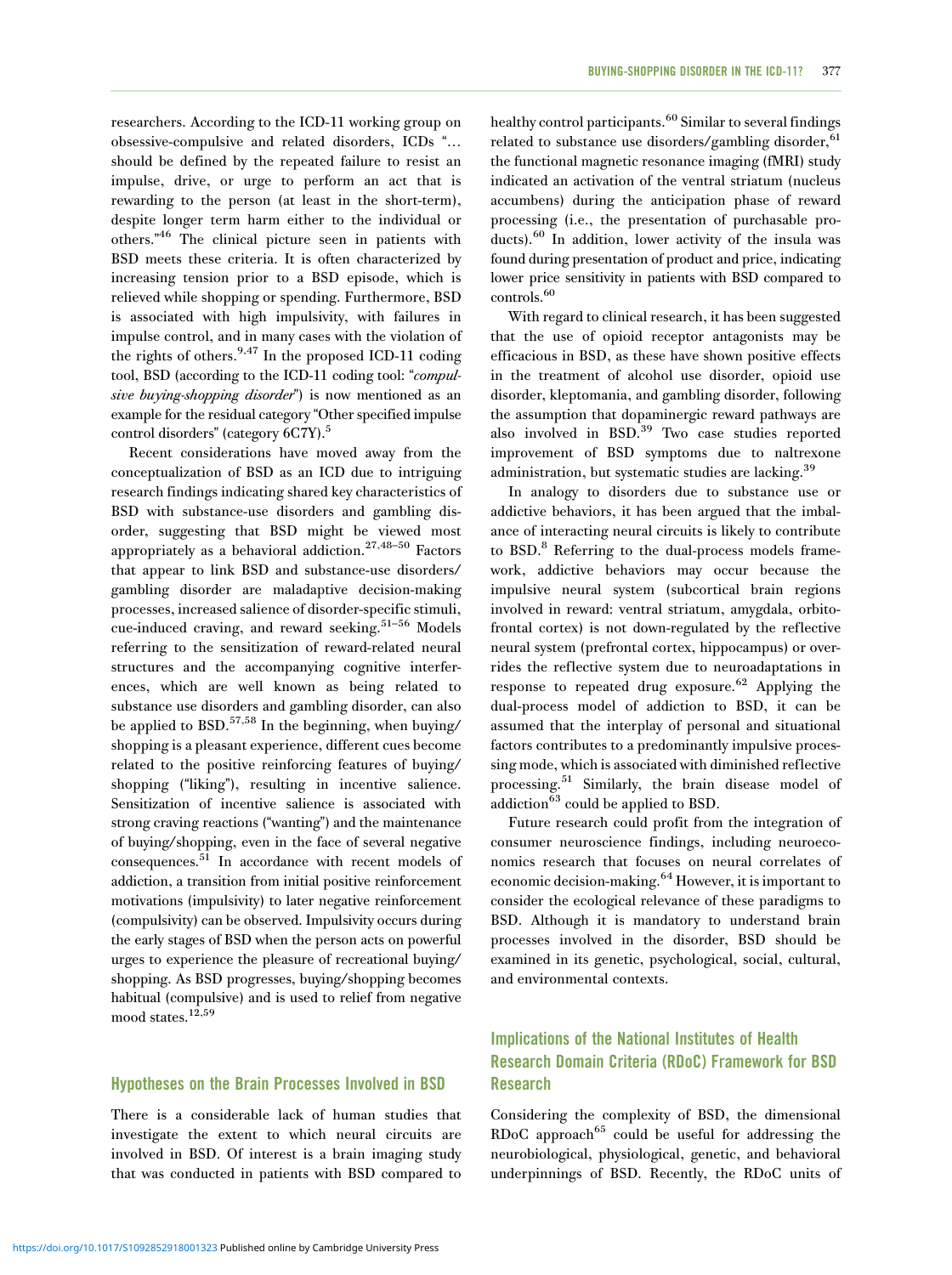analysis and research domains have been used to conceptualize impulsivity and compulsivity and their interaction with respect to addictions.<sup>66</sup> The findings of Brooks  $et \, al^{66}$  call for the examination of transdiagnostic processes in relation to BSD. In our opinion, the RDoC system could be helpful for the conceptualization of BSD, as it highlights moving beyond shared symptoms and comorbidity. Using the research-oriented RDoC system would focus on evaluating whether the underpinnings of obsessive-compulsive–related disorders (including hoarding disorder), impulse control disorders, substance use disorders, or behavioral addictions (eg, gambling disorder) are contributing to BSD.

#### Conclusion

Considering recent research findings, the high prevalence rates of BSD, its dysfunctionality and interference with daily functioning, and the increasing number of individuals seeking treatment for BSD, we believe that there is no question that it really is time to recognize BSD as a separate mental health condition. Given that BSD has much in common with substance use disorders and gambling disorder, it should be considered as a candidate for the ICD-11 category "Other specified disorders due to addictive behaviours (6C5Y)" that belongs to the "Substance use and related disorders" chapter according to the release version of the ICD-11.<sup>5</sup> The inclusion of BSD in the ICD-11 would enable researchers to accumulate further knowledge that will result in advanced diagnostic tools, etiological models, and treatment strategies for BSD, and it would support the promotion of public health efforts relating to policies and prevention.

#### **Disclosures**

Zsolt Demetrovics reports grants from Hungarian National Research, Development and Innovation Office during the conduct of the study. The remaining authors have nothing to disclose.

#### REFERENCES:

- 1. Zola É. Au Bonheur des Dames. Paris: Émile Zola; 1883.
- 2. Kraepelin E. Psychiatrie. Ein Lehrbuch für Studierende und Ärzte. Leipzig, Germany: J. A. Barth; 1909.
- 3. Kraepelin E. Psychiatrie: Ein Lehrbuch für Studirende und Aerzte. 6th ed. Leipzig, Germany: J. A. Barth; 1899.
- 4. APA. Diagnostic and Statistical Manual of Mental Disorders. 5th ed. Washington DC: American Psychiatric Press; 2013.
- 5. WHO. ICD-11 Coding Tool. [cited 26.08.2018]; Available from https://icd.who.int/ct11\_2018/icd11\_mms/en/release#/.
- 6. Grant JE, Chamberlain SR. Expanding the definition of addiction: DSM-5 vs. ICD-11. CNS Spectr. 2016; 21(4): 300–303.
- 7. McElroy SL, Keck PE Jr, Jr Pope HG, Smith JM, Strakowski SM. Compulsive buying: a report of 20 cases. J Clin Psychiatry. 1994; 55 (6): 242–248.
- 8. Weinstein A, Maraz A, Griffiths MD. Compulsive buying—features and characteristics of addiction. In: Preedy V, ed. The Neuropathology of Drug Addictions and Substance Misuse. New York: Elsevier Academic Press; 2016: 993–1007.
- 9. Christenson GA, Faber RJ, de Zwaan M, et al. Compulsive buying: descriptive characteristics and psychiatric comorbidity. *J Clin* Psychiatry. 1994; 55(1): 5–11.
- 10. Kellett S, Bolton JV. Compulsive buying: a cognitivebehavioural model. Clin Psychol Psychother. 2009; 16(2): 83–99.
- 11. Kyrios M, McQueen P, Moulding R. Experimental analysis of the relationship between depressed mood and compulsive buying. J Behav Ther Exp Psychiatry. 2013; 44(2): 194–200.
- 12. Müller A, Mitchell JE, Crosby RD, et al. Mood states preceding and following compulsive buying episodes: an ecological momentary assessment study. Psychiatry Res. 2012; 200(2–3): 575–580.
- 13. Zhang C, Brook JS, Leukefeld CG, De La Rosa M, Brook DW. Compulsive buying and quality of life: an estimate of the monetary cost of compulsive buying among adults in early midlife. Psychiatry Res. 2017; 252: 208–214.
- 14. Kasser T. Materialistic values and goals. Annu Rev Psychol. 2016; 67: 489–514.
- 15. Black DW, Shaw M, Allen J. Five-year follow-up of people diagnosed with compulsive shopping disorder. Compr Psychiatry. 2016; 68: 97–102.
- 16. Koran LM, Faber RJ, Aboujaoude E, Large MD, Serpe RT. Estimated prevalence of compulsive buying behavior in the United States. Am J Psychiatry. 2006; 163(10): 1806–1812.
- 17. Neuner M, Raab G, Reisch LA. Compulsive buying in maturing consumer societies: an empirical re-inquiry. Journal of Economic Psychology. 2005; 26(4): 509–522.
- 18. Müller A, Mitchell JE, Crosby RD, et al. Estimated prevalence of compulsive buying in Germany and its association with sociodemographic characteristics and depressive symptoms. Psychiatry Res. 2010; 180(2–3): 137–142.
- 19. Hubert M, Hubert M, Gwozdz W, Raab G, Reisch LA. Compulsive buying: an increasing problem? Investigating and comparing trends in Germany and Denmark, 2010–2012. Journal of Consumer Protection and Food Safety. 2014; 9(3): 280–284.
- 20. Maraz A, Griffiths MD, Demetrovics Z. The prevalence of compulsive buying: a meta-analysis. Addiction. 2016; 111(3): 408–419.
- 21. Raudsepp M, Parts O. Compulsive buying behaviour in Estonian market. Economics and Business. 2015; 27(1): 81–85.
- 22. Villella C, Martinotti G, Di Nicola M, et al. Behavioural addictions in adolescents and young adults: results from a prevalence study. J Gambl Stud. 2011; 27(2): 203–214.
- 23. Otero-Lopez JM, Villardefrancos E. Prevalence, sociodemographic factors, psychological distress, and coping strategies related to compulsive buying: a cross sectional study in Galicia, Spain. BMC Psychiatry. 2014; 14: 101.
- 24. Jiang Z, Shi M. Prevalence and co-occurrence of compulsive buying, problematic Internet and mobile phone use in college students in Yantai, China: relevance of self-traits. BMC Public Health. 2016; 16(1): 1211.
- 25. Sharma MK, Rao GN, Benegal V, Thennarasu K, Thomas D. Problematic shopping behavior: prevalence and implication for screening & intervention in health care setting. Asian J Psychiatr. 2018; 31: 96–97.
- 26. Leite PL, Silva AC. Psychiatric and socioeconomic aspects as possible predictors of compulsive buying behavior. Trends Psychiatry Psychother. 2016; 38(3): 141–146.
- 27. Mestre-Bach G, Steward T, Jiménez-Murcia S, Fernández-Aranda F. Differences and similarities between compulsive buying and other addictive behaviors. Curr Addict Rep. 2017; 4: 228–236.
- 28. Müller A, de Zwaan M, Mitchell JE, Zimmermann T. Pathological buying and partnership status. Psychiatry Res. 2016; 239: 122–123.
- 29. Mueller A, Mueller U, Silbermann A, et al. A randomized, controlled trial of group cognitive-behavioral therapy for